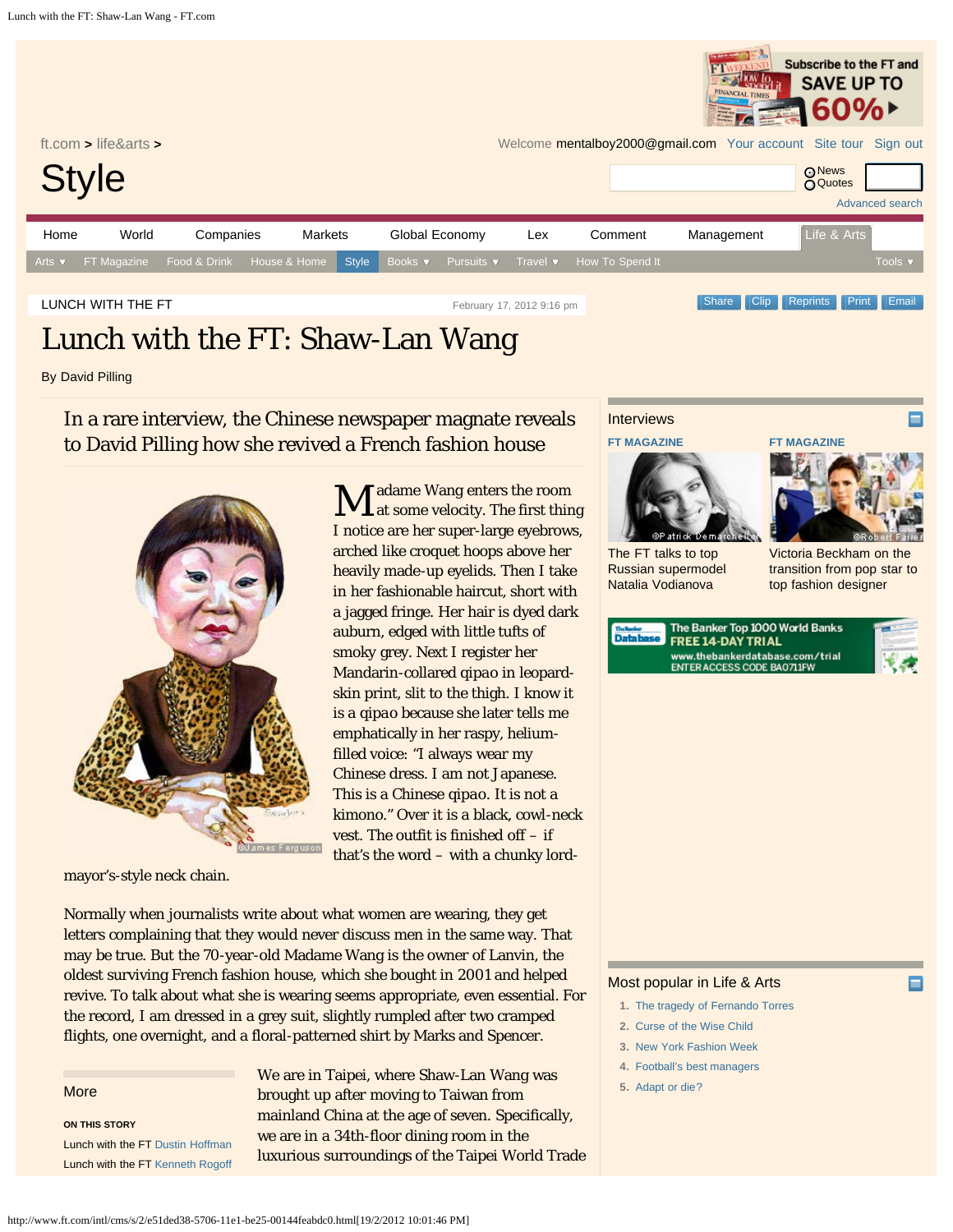Lunch with the FT [Anwar Ibrahim](http://www.ft.com/cms/s/2/057b98ba-46a3-11e1-85e2-00144feabdc0.html) Lunch with the FT [Zbigniew](http://www.ft.com/cms/s/2/4d03c5f6-3ac1-11e1-a756-00144feabdc0.html) [Brzezinski](http://www.ft.com/cms/s/2/4d03c5f6-3ac1-11e1-a756-00144feabdc0.html) Lunch with the FT [Howard](http://www.ft.com/cms/s/2/9d18a3d4-412b-11e1-936b-00144feab49a.html)

**[Hodgkin](http://www.ft.com/cms/s/2/9d18a3d4-412b-11e1-936b-00144feab49a.html)** 

#### **LUNCH WITH THE FT**

Lunch with the FT [Pierre Dukan](http://www.ft.com/cms/s/2/3b1ed3c2-2cd3-11e1-b485-00144feabdc0.html) [Laurence Freeman](http://www.ft.com/cms/s/2/b5c16414-265c-11e1-85fb-00144feabdc0.html) [James Daunt](http://www.ft.com/cms/s/2/0f7f2224-256e-11e1-9cb0-00144feabdc0.html) [Barry Humphries](http://www.ft.com/cms/s/2/fb4f8ae2-2003-11e1-8662-00144feabdc0.html)

Center Club. I had arrived early and been ushered into the private room by a posse of women in grey skirt-suits. In the room, small but perfectly appointed, is a round table with a white tablecloth already set for two.

After she catches her breath, Madame Wang, as she refers to herself, reaches into her mouth to remove a piece of gum. She secretes the little green ball in her handbag, Lanvin presumably. Wang rarely gives interviews. She seems unsure as to how this one came about. "How did you get

in touch? Through my PR in Paris?" she asks. I am not entirely sure either, since the encounter was also arranged for me. Yet somehow here we are, thrown together in this little windowless room of a Taipei skyscraper.

Madame Wang was born in 1941, the Year of the Snake. Although her family was from the coastal province of Zhejiang, she started out life in Chongqing, the wartime capital after the fall of Nanjing to the Japanese. Her father, a colonel in the army of Chiang Kai-shek, the Guomindang leader, came to Taiwan in 1947. Two years later Chiang himself led a full-scale retreat to the island after being routed by Mao Zedong's Communist forces.

In 1951, her father founded the United Daily News, a staunch supporter of the Guomindang authoritarian government. Wang, who studied journalism in Taipei, worked as a reporter on the paper. She married an air force pilot and went to live in Switzerland with her husband, where she spent 12 to 15 years. She doesn't remember exactly. One day, she received a phone call from her father asking her to return to Taiwan and run the paper. "I could not refuse."

"What do you like to eat? You like kitchen or beef?" she asks. I take the former to mean chicken. Madame Wang's English, spoken choppily and with the hint of a French accent, is less than perfect, though it is leagues ahead of my terrible Chinese. She speaks with little concession to English grammar, omitting pronouns, tenses and even verbs and nouns. Gaps are filled with the most splendid mimes. Over the course of lunch, she acts out blind, shortsighted, dizzy, happy, drunk, dead, injured, crazy, terrified and a few other things besides. Much is achieved through facial expression. On several occasions, in place of saying "good", she jabs her upturned thumb in my direction. Once, in somewhat less generous mood, she brings her hands together and twists as if strangling a chicken.

She orders several dishes. The waitress returns with succulent cold cuts of chicken, pork and duck. As Madame Wang takes a bite of the accompanying kimchee, I ask how her newspaper is surviving competition with the internet. "It's not enjoyable to get information from the internet," she says. "A good book can touch your heart. But I have never had anything touch my heart on the internet." But has the internet touched her sales? How is the paper faring in the face of online competition? "The quality of the press is going down all around the world," she persists. "People have lost respect for the press."

Two plates of grilled beef arrive. "Chinese style," she announces. I abandon my internet inquiries – she isn't sure whether her newspaper charges for its online version – and move to her more recent passion, Lanvin. How did she come to buy the struggling fashion house and how, in particular, did she come to hire Alber Elbaz, the designer whose appointment has transformed its fortunes?

#### [Latest headlines from The Week](http://theweek.com/)

[Why are dolphins beaching themselves? 4 theories](http://theweek.com/article/index/224599/why-are-dolphins-beaching-themselves-4-theories) [Unemployment benefits: Should drug testing be required?](http://theweek.com/article/index/224615/unemployment-benefits-should-drug-testing-be-required) [Was MSNBC right to fire Pat Buchanan?](http://theweek.com/article/index/224614/was-msnbc-right-to-fire-pat-buchanan)

Е

[Disney's 'heartwarming' live-action The Lady and the Tramp](http://theweek.com/article/index/224611/disneys-heartwarming-live-action-the-lady-and-the-tramp-trailer) [trailer](http://theweek.com/article/index/224611/disneys-heartwarming-live-action-the-lady-and-the-tramp-trailer)

[Congress' contraceptives hearing: 'Where are the women?'](http://theweek.com/article/index/224609/congress-contraceptives-hearing-where-are-the-women)

| Multimedia                 | <b>Quick links</b>                       |
|----------------------------|------------------------------------------|
| Video                      | Mergermarket                             |
| <b>Blogs</b>               | How to spend it                          |
| <b>Podcasts</b>            | SchemeXpert.com                          |
| Interactive graphics       | Social Media hub                         |
| <b>Audio slideshows</b>    | <b>The Banker</b>                        |
| <b>Picture slideshows</b>  | fDi Intelligence                         |
| Tools                      | <b>Professional Wealth</b><br>Management |
| <b>Portfolio</b>           | This is Africa                           |
| <b>FT Lexicon</b>          | <b>Investors Chronicle</b>               |
| <b>FT</b> clippings        | <b>MandateWire</b>                       |
| <b>Currency converter</b>  | FTChinese.com                            |
| <b>MBA</b> rankings        | <b>Services</b>                          |
| <b>Today's newspaper</b>   |                                          |
| FT press cuttings          | <b>Subscriptions</b>                     |
| FT ePaper                  | <b>Corporate subscriptions</b>           |
| Economic calendar          | Syndication                              |
|                            | <b>Privilege Club</b>                    |
| <b>Updates</b>             | Conferences                              |
| <b>Alerts Hub</b>          | <b>Annual reports</b>                    |
| Daily briefings            | Executive job search                     |
| FT on your mobile          | Non-Executive Directors' Club            |
| Share prices on your phone | <b>Businesses for sale</b>               |
| <b>Twitter feeds</b>       | Contracts & tenders                      |
| <b>RSS</b> feeds           | Analyst research                         |
|                            | Company announcements                    |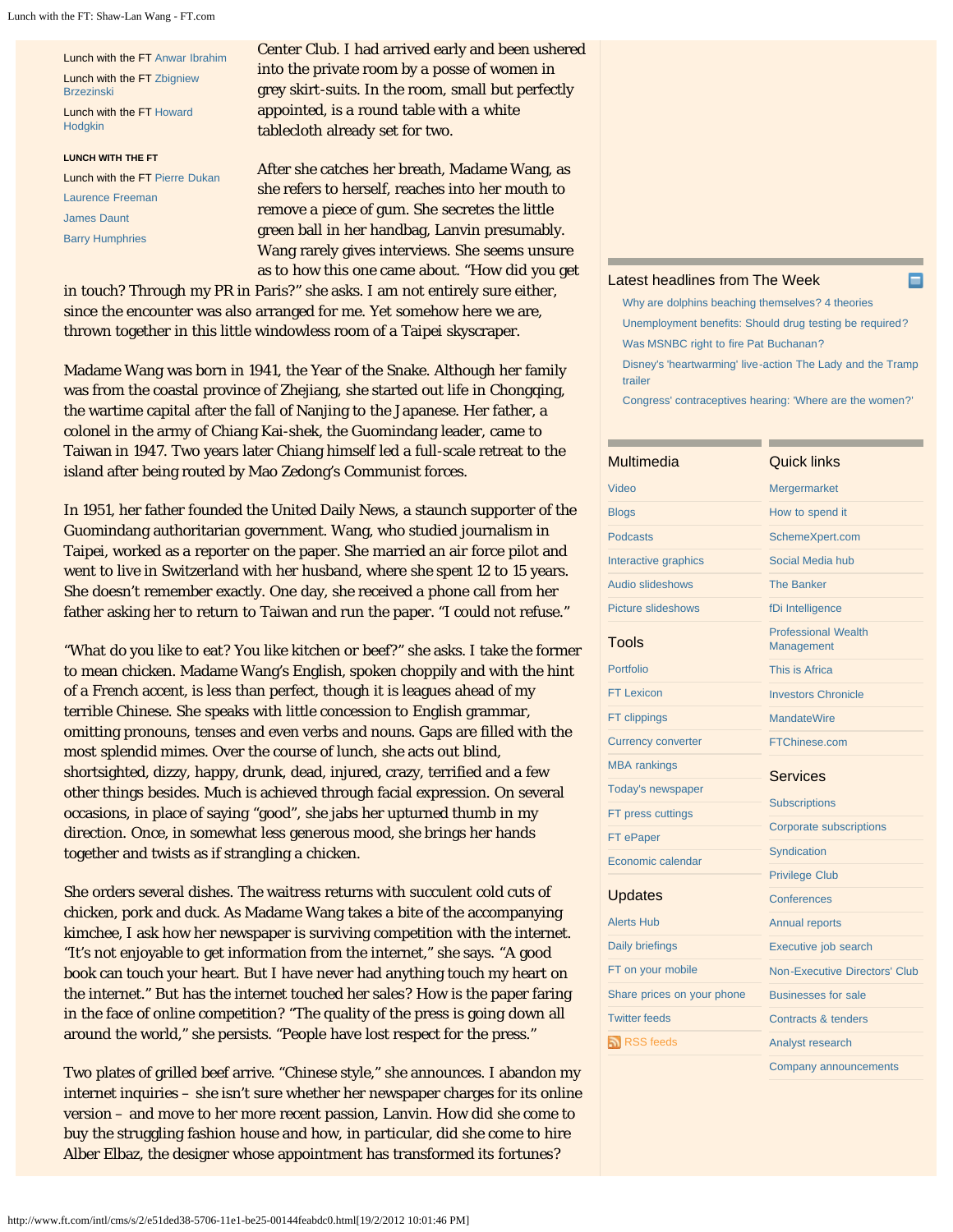The purchase of Lanvin is easy. "I have a friend in Hong Kong and he has dressed in Lanvin for more than 30 years. I thought, 'He would be very proud if I was the owner.'"

As for Elbaz, the Moroccan-born designer had been pushed out of Yves Saint Laurent after it was bought by Gucci. Embarking on a spiritual world odyssey, Elbaz contemplated giving up design altogether to become a doctor. Instead, he called Wang out of the blue, imploring her to bring him to Lanvin. "Please wake up the Sleeping Beauty," he said. "I was in Cannes with a friend on a big boat," Wang recalls. "Alber called, 'Can I meet you?' I say, 'Of course. I will come to Paris.'" She had never heard of Elbaz, but has been quoted as saying she "smelt something meaty and fragrant" about him. To me she says: "He showed me his press book. The first fashion show, he called 'Homage to Yves Saint Laurent'. Good, I thought. He knows respect. I was introduced to a lot of people. But with them I didn't have that feeling."

Whether or not it was the meaty smell, Wang's instinct has served Lanvin splendidly. Under Elbaz, its reputation and sales have flourished. He makes clothes with a classic cut, to be worn year after year, not just for one season. "Alber's dresses make women feel beautiful and easy. The first show he did was for winter. The fabric is quite thick. But all the dresses could swing. It's because of the cut. Normally, thick fabric is very stiff. But he makes you dance with your dress."

A steamed fish appears, evidently too early. Wang sends it away. Elbaz's dresses are not overly revealing, she says, miming flesh spilling out of a lowcut dress. "They don't show everything." I had read that Elbaz didn't like his clothes to be thought of as sexy, certainly not in the full-on way associated with Gucci's Tom Ford, the man who deposed him at Yves Saint Laurent. "I don't think so," she says. "Sexy is good. It's a compliment. But you have to have class. Not ... " She leaves the sentence unfinished but treats me to another mime of a bosom bulging out of a dress.

The fish reappears. This time it has been cut in two, the part with the head for her, the tail for me. "Everybody loves Alber's dresses," she is saying. "Before I [used to] say Alber's dress is for anyone from 18 to 81." But she recently met an 85-year-old Chinese artist wearing a Lanvin dress. "So pretty." Wang's granddaughter, who is just 11 and evidently being groomed for greatness, also wears Lanvin. "The dresses are very elegant and simple, so the range of our customer is very big."

I ask if she enjoys the fashion shows, the parties and the glamour. "Alber and my director go the parties. Not me," she says, spitting out some fish bones into her hand. "I don't like those kind of people or those kind of parties. I am not a jet-set person." She has lots of famous friends but she meets them in private, she says, reeling off names of actors, actresses and kung fu stars. She's off on a tangent, telling a story about when Jackie Chan annoyed the Taiwanese by suggesting that Chinese people needed to be controlled and that democracy in Taiwan was chaotic. "Jackie, he's very honest and straight. I called him and said, 'You are great. You have a very big market. If people here are stupid, don't come.'"

We talk about the recent thaw in relations between Taiwan and mainland China. Although she is an anti-communist and counts among her friends several Tiananmen Square dissidents, she says the government in Beijing has changed. "Now, I agree with what they are doing. They are disciplined. Before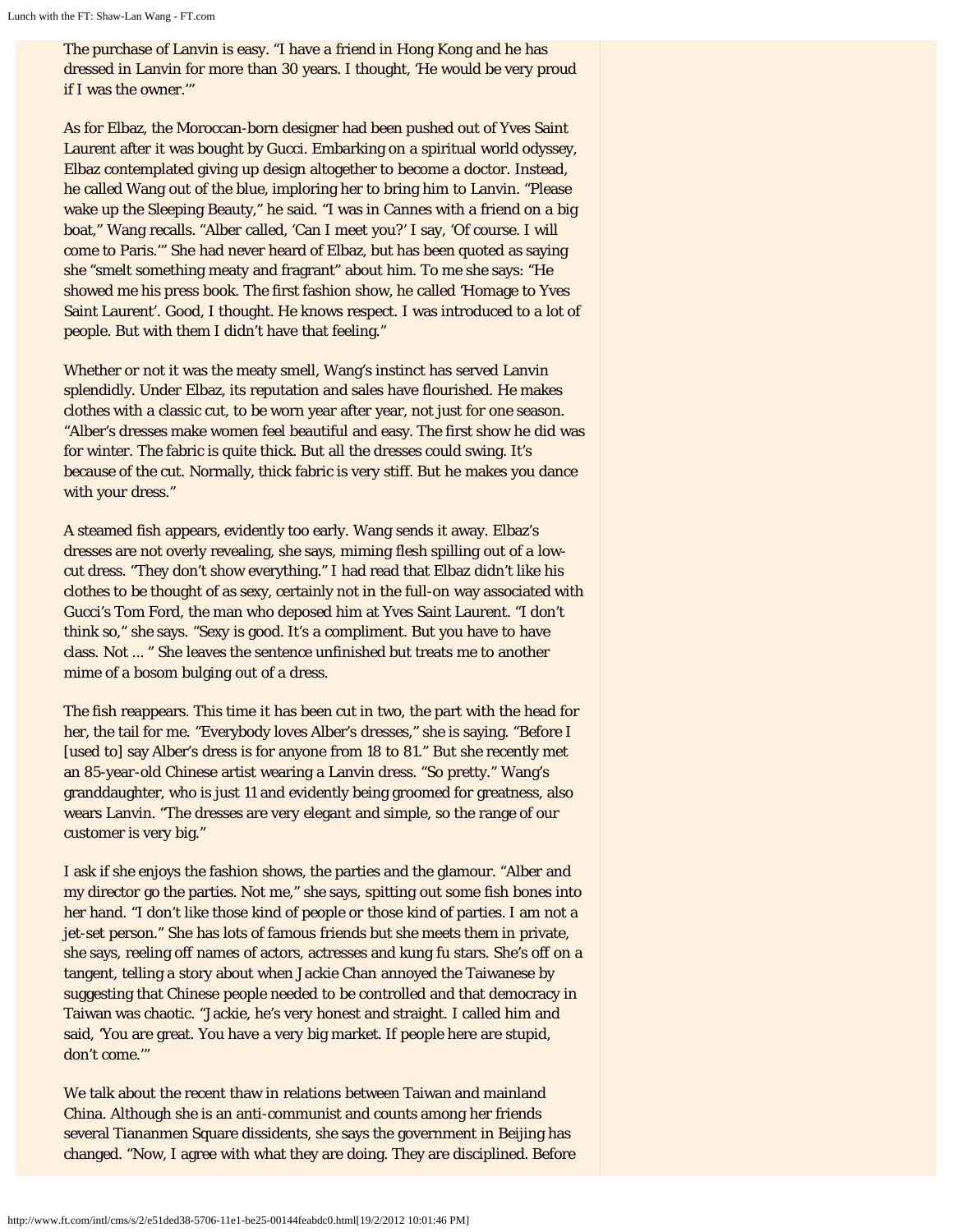you have the law, don't give too much freedom," she says, wagging her finger. "You have to teach people to respect the law, even if the law is bad."

The waitress brings in some lusciously green and crisp snow peas with scallops. There's barely room on the table. She continues on the China-Taiwan theme, saying it has been more than 60 years since the two separated. But unification is not so easy, she says, referring to the strong sense of Taiwanese independence. "We Chinese all have patience. Next generation, let's see what that brings. I think in China one day, if they have freedom of the press and liberty of election, we can negotiate to become one big China.

"We have no reason to hate each other. The Japanese killed many, many Chinese and Asian people. Why don't the people hate the Japanese?" she asks, referring to the relatively warm relations between the Taiwanese and their former Japanese colonists. "War kills, but not the way the Japanese kill. They use ... " here she mimes the stabbing action of a bayonet. "They kill women and babies with their cruel methods. People say forgive, but I say, 'I cannot.'"

To this day, she says, she refuses to meet Japanese people, notwithstanding the fact that she is currently negotiating to buy back the Japanese licence to Lanvin, previously sold to trading house Itochu. "It doesn't matter what title they have. If people say, 'Madame Wang, this is such and such,' I never give my hand. I never say hello to Japanese." She turns her head disdainfully. "Bye bye. I don't care what they think."

The waitress offers to wrap up the left-overs. "For my driver," says Wang. Two egg tarts and two portions of taro pudding are served. The egg tart, with divinely crumbly pastry, is the best I've tasted. I had read somewhere that she compares the dual role of newspaper magnate and fashion-house baroness to having a husband and a lover. Which is which? "Who told you I said that?" she flashes back. "Since my husband died I don't have any lover. So how can I compare my husband to a lover?"

The important thing is to throw yourself into both. "If you run a business, you have to love this business with all your heart. Before, when I ran a newspaper, I sleep for maybe two, three hours a day. I am so excited." Now she has cut back and handed over day-to-day management to her nephew. With Lanvin, too, her strategy has been to step back and give Elbaz the freedom to create.

The waitress brings pear and papaya. I nervously broach the subject of who should pay for this feast. Wang's assistant had warned previously that, under no circumstances, would Madame Wang allow the FT to pay. I try anyway. "I am meant to invite you," I say timidly. "The FT really does insist on paying." The riposte is swift and brutal. "Here in China, no. Never, never, never," she shrieks. "This is my domain. Even if you are Chinese, you cannot pay."

I figure it is useless. Besides, she is already wrapping up, telling me that on no account am I to refer to her as a Taiwanese businesswoman. "I don't consider myself Tai-wan-ese," she says, drawing out the word. "I am Chinese. And I don't consider myself a businesswoman either," she adds without explanation. Then she softens. "It's true, I am a woman. That I cannot say anything about."

*David Pilling is the FT's Asia editor*

**Taipei World Trade Center Club**

.......................................................................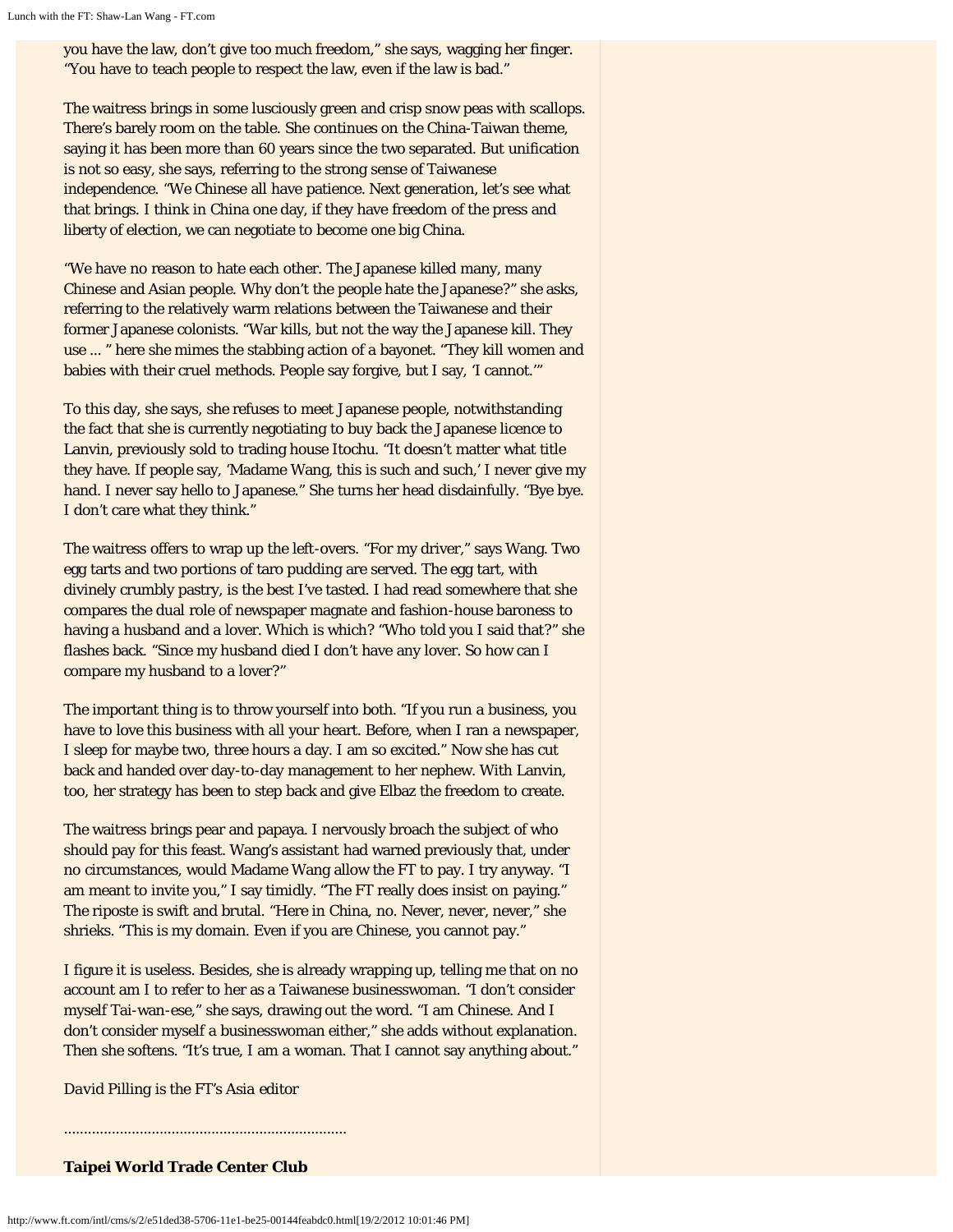34F, No 333, Sec 1, Keelung Rd, Taipei City, Taiwan Cold cuts of chicken, pork and duck with kimchi Chinese-style grilled beef Steamed fish Scallops with snow peas Egg tart Taro pudding Pear and papaya Jasmine tea **Total Not disclosed**

### **How Alber Elbaz breathed new life into Lanvin**

.......................................................................

With his cheerful demeanour, an oversized bow tie that looks as if it might squirt water and Charlie Chaplin-like suits, Alber Elbaz hardly resembles a typical fashion designer, **writes Jane McFarland**.



Alber Elbaz

Yet his slightly cartoonish appearance belies the fact that since he became the artistic director of Lanvin in 2001 he's taken a dusty fashion house without a modern identity and turned it into a desirable, critically acclaimed label. His efforts haven't gone unnoticed by the French, who have awarded the Casablanca-born, Tel Aviv-trained designer the Légion d'Honneur in recognition of his rejuvenation of France's oldest fashion house.

Lanvin was founded in 1889 when Jeanne Lanvin

set up a milliner's boutique in Paris. In 1909 she began designing women's clothes and joined the Syndicat de la Couture. Wedding dresses, interior design and sports clothes followed, and in 1924 Lanvin perfumes was created.

Among the designers who worked at Lanvin between 1946, when Jeanne died, and 1996, when the house was bought by the French cosmetics company L'Oréal, were Antonio Canovas del Castillo, Claude Montana and Maryll Lanvin.

In August 2001 Lanvin was bought by an investor group led by Shaw-Lan Wang, who went on to recruit Alber Elbaz as the house's new artistic director. It was Elbaz's autumn/winter 2002 collection for Lanvin that made the house newly fashionable, and since then it has become synonymous with a particular brand of very feminine but never fussy design.

Vanessa Friedman, the FT's fashion editor, wrote last September that Elbaz "has effectively created his own aesthetic ... [combining] extreme decoration